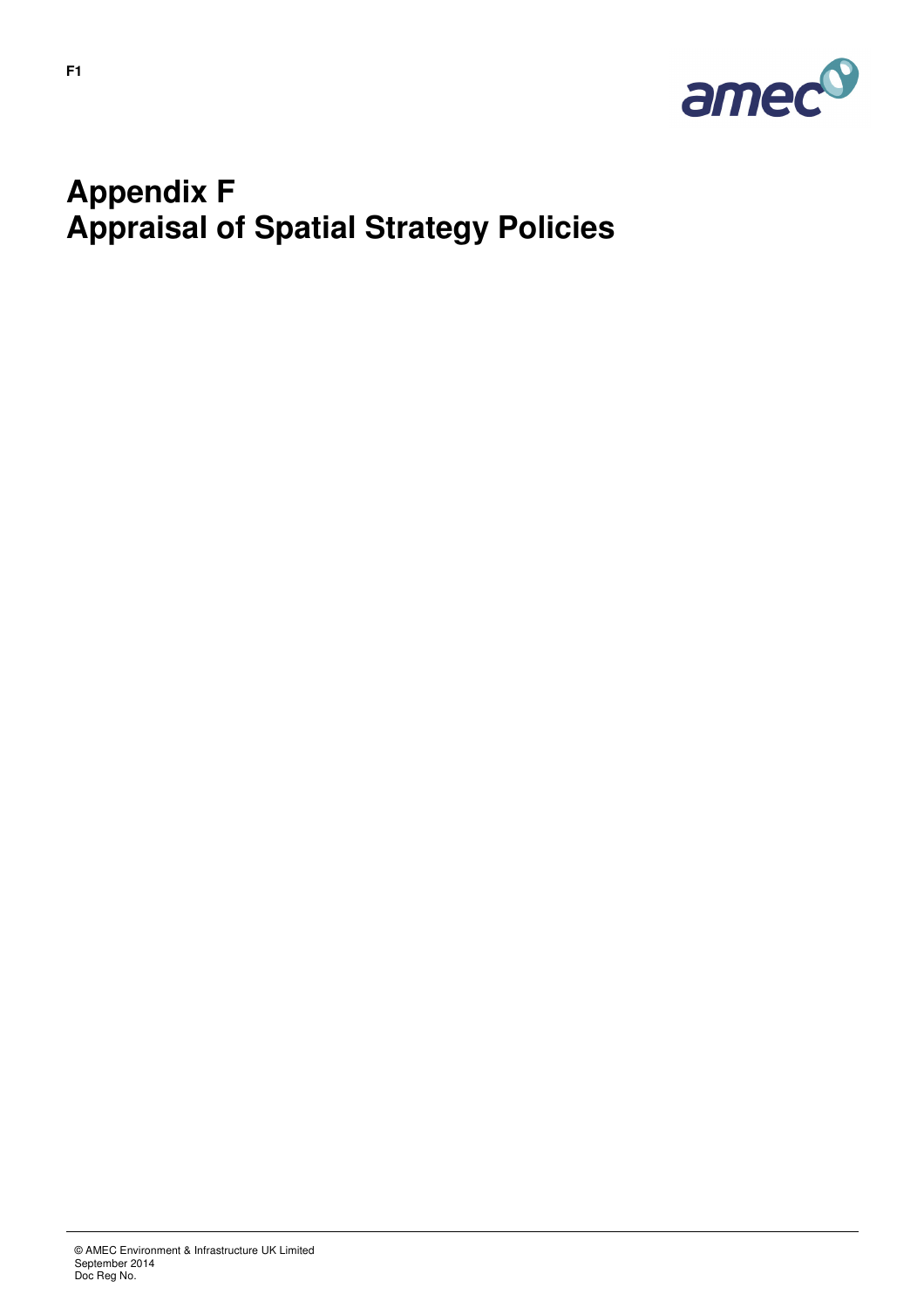| Table F.1 | <b>Effects of Spatial Strategy (SS1-10) Policies</b> |
|-----------|------------------------------------------------------|
|-----------|------------------------------------------------------|

|                                                   |                                                |                                          |                                                                         |                       |                | <b>Spatial Strategy</b>             |                   |                                   |                   |                        |                                                         |                                                                                                                                                                                                                                                                                                                                                                                                                                                                                                                                                                                                                                                                                                                                                                                                                                                       |
|---------------------------------------------------|------------------------------------------------|------------------------------------------|-------------------------------------------------------------------------|-----------------------|----------------|-------------------------------------|-------------------|-----------------------------------|-------------------|------------------------|---------------------------------------------------------|-------------------------------------------------------------------------------------------------------------------------------------------------------------------------------------------------------------------------------------------------------------------------------------------------------------------------------------------------------------------------------------------------------------------------------------------------------------------------------------------------------------------------------------------------------------------------------------------------------------------------------------------------------------------------------------------------------------------------------------------------------------------------------------------------------------------------------------------------------|
| <b>SA Objective</b>                               | SS1: Delivering Sustainable<br>Growth for York | York's<br>SS2: The Role of<br>Green Belt | $5^{\omega}$<br>$\overline{\mathbf{s}}$<br>SS3: The Cre<br>Enduring Gre | SS4: York City Centre | SS5: Winthorpe | Lane<br><b>SS6: East of Metcalf</b> | SS7: Clifton Gate | SS8: Land North of Monks<br>Cross | SS9: York Central | SS10: Castle Picadilly | <b>Cumulative</b><br>effect of the<br>draft<br>policies | Commentary on effects of each policy*                                                                                                                                                                                                                                                                                                                                                                                                                                                                                                                                                                                                                                                                                                                                                                                                                 |
| 1. To meet the<br>diverse housing<br>needs of the | $++$                                           | ÷                                        | ÷                                                                       | $+ +$                 | $+ +$          | $+ +$                               | $++$              | $++$                              | $++$              | $+ +$                  | $+ +$                                                   | <b>Likely Significant Effects</b><br>The effects of these policies on this Objective is predicted to be positive or significantly<br>positive given their role in helping to meet the objectively assessed housing need for the City.<br>The scale of provision, cumulatively and associated with the strategic sites (SS5-10), means<br>that a range of housing can be provided (particularly affordable housing) to meet specific<br>needs of the City identified in the NYSHMA. The scale of proposed development at the<br>strategic sites also means that opportunities for a high degree of self-containment in basic<br>service provision can be secured. Delivery of the policies is a long term aspiration which will<br>cover the plan period and beyond. The cumulative effects of policy implementation will require<br>close monitoring. |
| population in a<br>sustainable way.               |                                                |                                          |                                                                         |                       |                |                                     |                   |                                   |                   |                        |                                                         | <b>Mitigation</b><br>As set out in the policies on strategic sites, criteria specifying how housing need and demand<br>as expressed in the NYSHMA should be met.<br><b>Assumptions</b><br>That housing need across the City will be met through a combination of strategic and local                                                                                                                                                                                                                                                                                                                                                                                                                                                                                                                                                                  |
|                                                   |                                                |                                          |                                                                         |                       |                |                                     |                   |                                   |                   |                        |                                                         | sites, and the proportion of affordable housing reflects local requirements.<br><b>Uncertainties</b><br>The rate of housing delivery on strategic sites and the early provision of basic services.                                                                                                                                                                                                                                                                                                                                                                                                                                                                                                                                                                                                                                                    |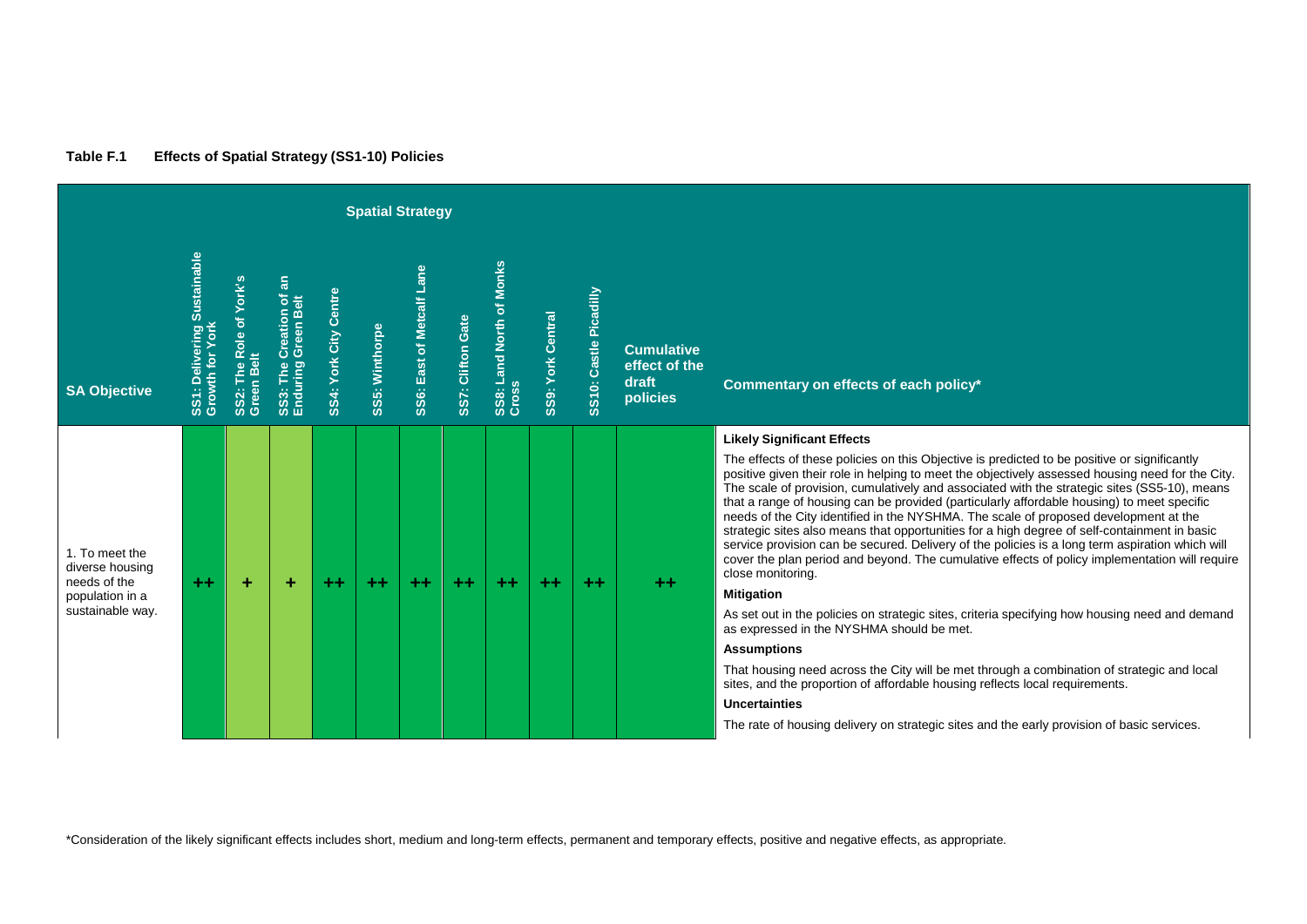|                                                       |                                                                 |                                                                     |                                                |                       |                | <b>Spatial Strategy</b>   |                   |                                   |                   |                        |                                                         |                                                                                                                                                                                                                                                                                                                                                                                                                                                                                                                                                                                                                                                                                                                                                                                                                                                     |
|-------------------------------------------------------|-----------------------------------------------------------------|---------------------------------------------------------------------|------------------------------------------------|-----------------------|----------------|---------------------------|-------------------|-----------------------------------|-------------------|------------------------|---------------------------------------------------------|-----------------------------------------------------------------------------------------------------------------------------------------------------------------------------------------------------------------------------------------------------------------------------------------------------------------------------------------------------------------------------------------------------------------------------------------------------------------------------------------------------------------------------------------------------------------------------------------------------------------------------------------------------------------------------------------------------------------------------------------------------------------------------------------------------------------------------------------------------|
| <b>SA Objective</b>                                   | : Delivering Sustainable<br>SS1: Delivering:<br>Growth for York | York's<br>2: The Role of '<br>en Belt<br>SS <sub>2</sub> :<br>Greer | SS3: The Creation of an<br>Enduring Green Belt | SS4: York City Centre | SS5: Winthorpe | SS6: East of Metcalf Lane | SS7: Clifton Gate | SS8: Land North of Monks<br>Cross | SS9: York Central | SS10: Castle Picadilly | <b>Cumulative</b><br>effect of the<br>draft<br>policies | Commentary on effects of each policy*                                                                                                                                                                                                                                                                                                                                                                                                                                                                                                                                                                                                                                                                                                                                                                                                               |
| 2. Improve the<br>health and well-<br>being of York's | $+ +$                                                           | $+ +$                                                               | $+ +$                                          | ٠                     | ÷              | ÷                         | ٠                 | ÷                                 | ٠                 | ÷                      | $^{\tiny{++}}$                                          | <b>Likely Significant Effects</b><br>Notwithstanding the complexity of seeking to improve health and well-being, these policies<br>should assist with providing the context for this to happen, through the provision of new high<br>quality housing (SS1 and SS5 - 10), policies to promote sustainable transport (including SS1)<br>and policies for the protection and enhancement of access to open space (formal and<br>informal) at a City-wide scale (through SS2 and 3) and in relation to strategic sites (SS5-10)<br>where open space and service provision will accompany housing and other development.<br>Realisation of provision will be across the Plan period and beyond and cumulatively, the<br>policies should result in significant positive effects if the stated mitigation criteria are adhered<br>to.<br><b>Mitigation</b> |
| population.                                           |                                                                 |                                                                     |                                                |                       |                |                           |                   |                                   |                   |                        |                                                         | As per criteria set out in strategic site policies SS4-10 along with monitoring of cumulative<br>impacts.<br><b>Assumptions</b><br>That new and existing provision will be co-ordinated for the benefit of existing and new<br>residents.<br><b>Uncertainties</b><br>The consistency of implementation in respect of service provision, particularly for large<br>strategic sites which are relatively remote from existing provision.                                                                                                                                                                                                                                                                                                                                                                                                              |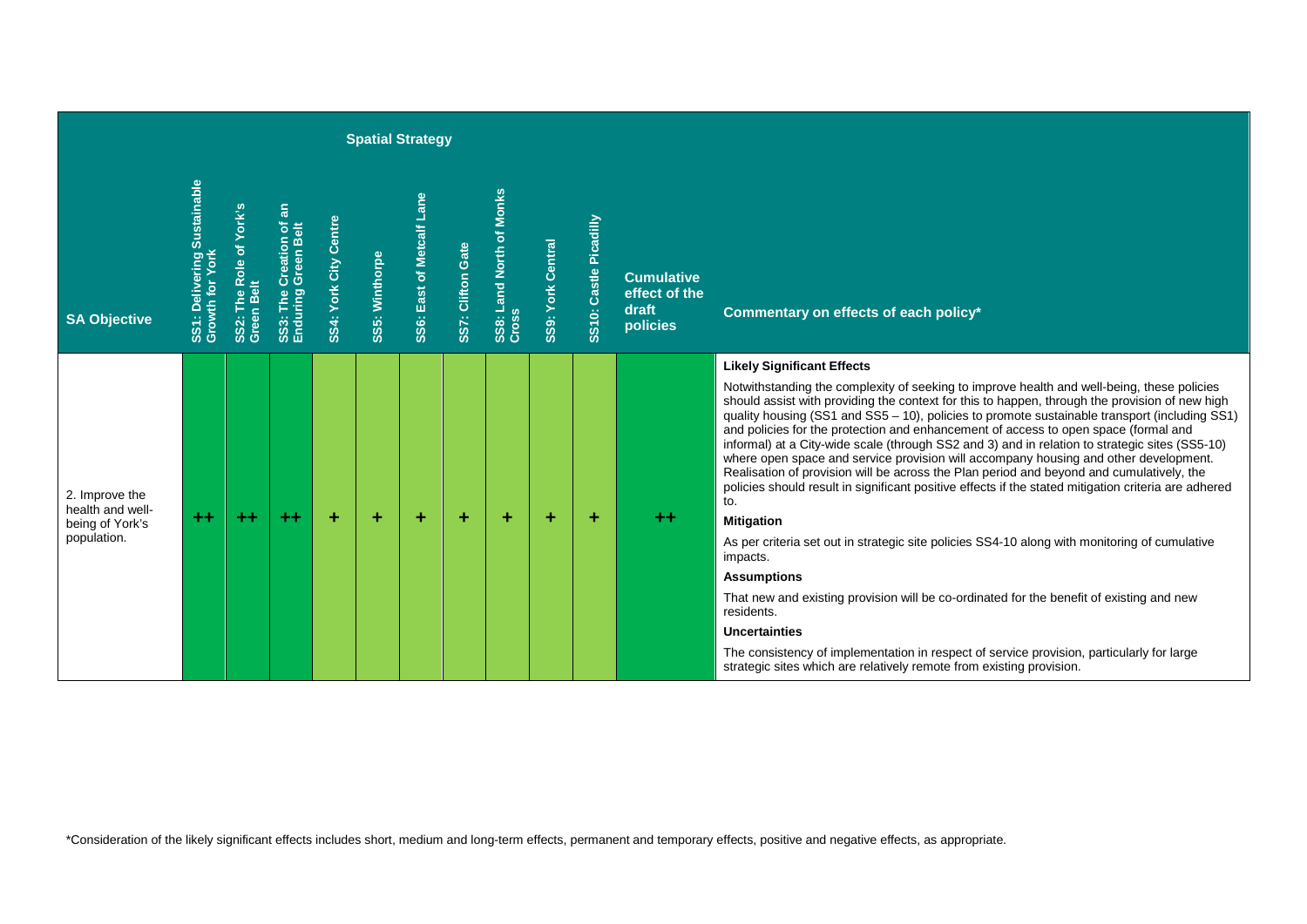|                                                                       |                                                |                                       |                                                |                       |                | <b>Spatial Strategy</b>          |                   |                                   |                          |                           |                                                         |                                                                                                                                                                                                                                                                                                                                                                                                                                                                                                                                                         |
|-----------------------------------------------------------------------|------------------------------------------------|---------------------------------------|------------------------------------------------|-----------------------|----------------|----------------------------------|-------------------|-----------------------------------|--------------------------|---------------------------|---------------------------------------------------------|---------------------------------------------------------------------------------------------------------------------------------------------------------------------------------------------------------------------------------------------------------------------------------------------------------------------------------------------------------------------------------------------------------------------------------------------------------------------------------------------------------------------------------------------------------|
| <b>SA Objective</b>                                                   | SS1: Delivering Sustainable<br>Growth for York | SS2: The Role of York's<br>Green Belt | SS3: The Creation of an<br>Enduring Green Belt | SS4: York City Centre | SS5: Winthorpe | <b>SS6: East of Metcalf Lane</b> | SS7: Clifton Gate | SS8: Land North of Monks<br>Cross | <b>SS9: York Central</b> | Castle Picadilly<br>SS10: | <b>Cumulative</b><br>effect of the<br>draft<br>policies | Commentary on effects of each policy*                                                                                                                                                                                                                                                                                                                                                                                                                                                                                                                   |
|                                                                       |                                                |                                       |                                                |                       |                |                                  |                   |                                   |                          |                           |                                                         | <b>Likely Significant Effects</b>                                                                                                                                                                                                                                                                                                                                                                                                                                                                                                                       |
|                                                                       |                                                |                                       |                                                |                       |                |                                  |                   |                                   |                          |                           |                                                         | The construction of new homes ((SS1 and SS5-10) could create jobs and potentially training<br>opportunities for local people in the construction industry and raise skill levels in this sector.<br>However, any positive effects would depend upon the approach taken by house builders as to<br>whether training opportunities and skills development benefited local people and therefore<br>had any positive effects on this objective.                                                                                                             |
| 3. Improve<br>education, skills<br>development and<br>training for an | ÷                                              | $\bf{0}$                              | $\mathbf 0$                                    | ٠                     | ÷              | ÷                                |                   | ÷                                 | ÷                        | ÷                         | ٠                                                       | The scale of proposed development is such that there are significant opportunities to secure<br>mixed use development across a number of sites, thereby offering employment opportunities<br>and depending on the new businesses, training opportunities for existing and new residents.<br>The extent and likely character of employment provision will vary significantly by site, with<br>proposals for York Central (SS9) for example offering significant mixed use development<br>opportunities for residents in the vicinity and further afield. |
| effective workforce.                                                  |                                                |                                       |                                                |                       |                |                                  |                   |                                   |                          |                           |                                                         | <b>Mitigation</b>                                                                                                                                                                                                                                                                                                                                                                                                                                                                                                                                       |
|                                                                       |                                                |                                       |                                                |                       |                |                                  |                   |                                   |                          |                           |                                                         | As set out in criteria associated with strategic site policies.                                                                                                                                                                                                                                                                                                                                                                                                                                                                                         |
|                                                                       |                                                |                                       |                                                |                       |                |                                  |                   |                                   |                          |                           |                                                         | <b>Assumptions</b>                                                                                                                                                                                                                                                                                                                                                                                                                                                                                                                                      |
|                                                                       |                                                |                                       |                                                |                       |                |                                  |                   |                                   |                          |                           |                                                         | That implementation of policy will be consistent with other policies on encouraging<br>employment growth and skills development.                                                                                                                                                                                                                                                                                                                                                                                                                        |
|                                                                       |                                                |                                       |                                                |                       |                |                                  |                   |                                   |                          |                           |                                                         | <b>Uncertainties</b>                                                                                                                                                                                                                                                                                                                                                                                                                                                                                                                                    |
|                                                                       |                                                |                                       |                                                |                       |                |                                  |                   |                                   |                          |                           |                                                         | The extent to which existing residents will benefit from the provision of employment and<br>training opportunities, particularly in the more remote strategic sites.                                                                                                                                                                                                                                                                                                                                                                                    |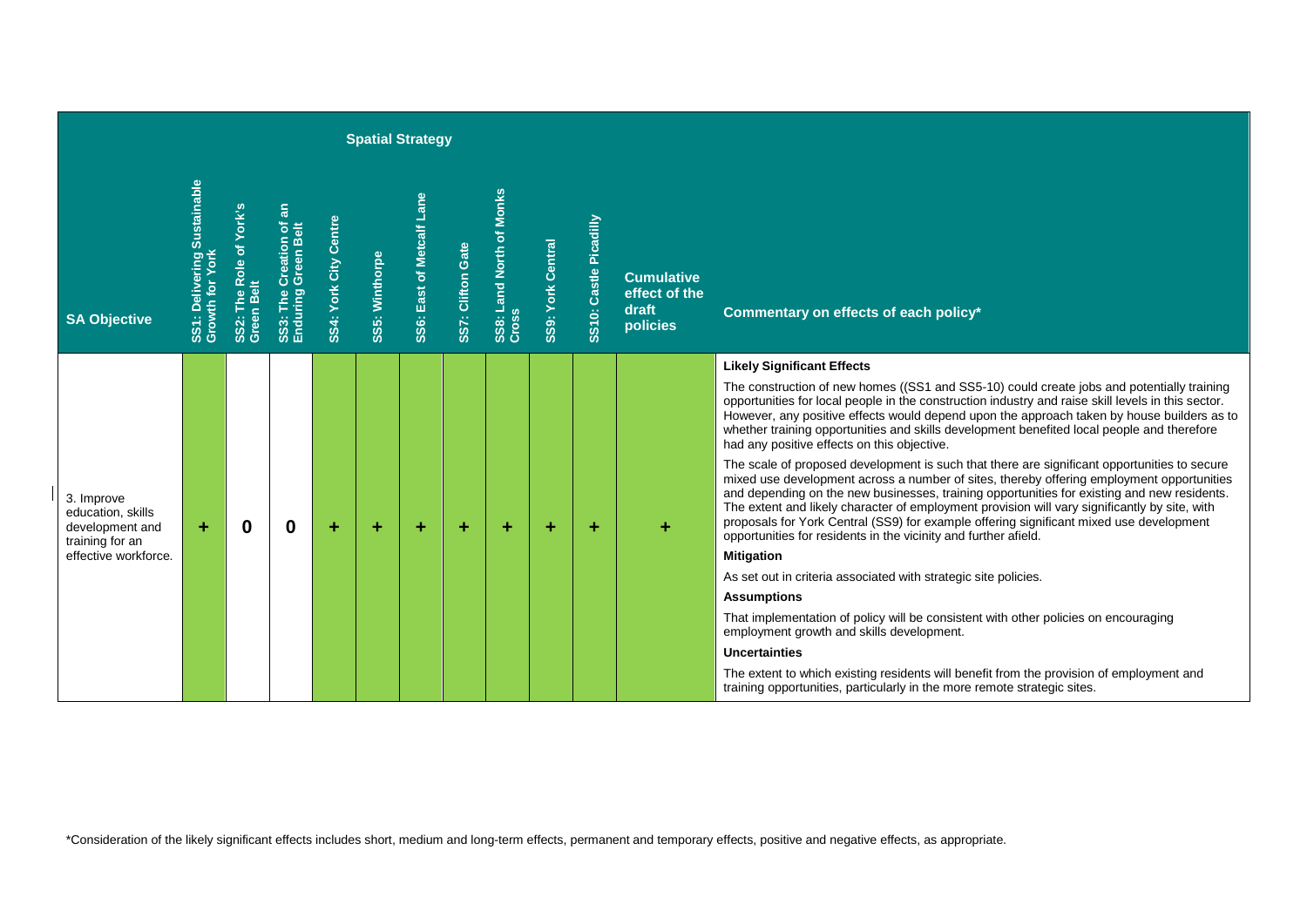|                                                                                                   |                                                |                                       |                                                  |                       |                | <b>Spatial Strategy</b>   |                   |                                   |                          |                        |                                                         |                                                                                                                                                                                                                                                                                                                                                                                                                                                                                                                                                                                                                   |
|---------------------------------------------------------------------------------------------------|------------------------------------------------|---------------------------------------|--------------------------------------------------|-----------------------|----------------|---------------------------|-------------------|-----------------------------------|--------------------------|------------------------|---------------------------------------------------------|-------------------------------------------------------------------------------------------------------------------------------------------------------------------------------------------------------------------------------------------------------------------------------------------------------------------------------------------------------------------------------------------------------------------------------------------------------------------------------------------------------------------------------------------------------------------------------------------------------------------|
| <b>SA Objective</b>                                                                               | SS1: Delivering Sustainable<br>Growth for York | SS2: The Role of York's<br>Green Belt | ã<br>SS3: The Creation of<br>Enduring Green Belt | SS4: York City Centre | SS5: Winthorpe | SS6: East of Metcalf Lane | SS7: Clifton Gate | SS8: Land North of Monks<br>Cross | <b>SS9: York Central</b> | SS10: Castle Picadilly | <b>Cumulative</b><br>effect of the<br>draft<br>policies | Commentary on effects of each policy*                                                                                                                                                                                                                                                                                                                                                                                                                                                                                                                                                                             |
|                                                                                                   |                                                |                                       |                                                  |                       |                |                           |                   |                                   |                          |                        |                                                         | <b>Likely Significant Effects</b><br>Policy SS1 makes provision for the housing requirement of over 17,400 dwellings and 13,400<br>jobs and is considered to have a significant effect on creating and sustaining employment in<br>York. These are reflected in the specific developments anticipated by the strategic site<br>policies SS4-10.<br>Policy SS5-10 makes provision for the construction of new houses by small house builders                                                                                                                                                                       |
| 4. Create jobs and<br>deliver growth of a<br>sustainable, low<br>carbon and<br>inclusive economy. | $+ +$                                          | $\bf{0}$                              | 0                                                | $+ +$                 | $++$           | $++$                      | $++$              | $+ +$                             | $+ +$                    | $++$                   | $+ +$                                                   | (defined as those delivered an average of under 200 residential units per annum over its last 5<br>operating years). In conjunction with H5, these policies look to ensure that local employment<br>opportunities are created<br>The scale of proposed development, particularly at the strategic sites covered by policies<br>SS5-10, offers potential for the development of significant renewable energy-related jobs, both<br>in construction and operation. There could also be opportunities as part of development within<br>the existing built-up area, such as in parts of the City Centre (policy SS4). |
|                                                                                                   |                                                |                                       |                                                  |                       |                |                           |                   |                                   |                          |                        |                                                         | <b>Mitigation</b><br>None required.                                                                                                                                                                                                                                                                                                                                                                                                                                                                                                                                                                               |
|                                                                                                   |                                                |                                       |                                                  |                       |                |                           |                   |                                   |                          |                        |                                                         | <b>Assumptions</b>                                                                                                                                                                                                                                                                                                                                                                                                                                                                                                                                                                                                |
|                                                                                                   |                                                |                                       |                                                  |                       |                |                           |                   |                                   |                          |                        |                                                         | That implementation of policy will be consistent with other policies on encouraging climate<br>change adaptation and mitigation through a switch to low-carbon energy sources.                                                                                                                                                                                                                                                                                                                                                                                                                                    |
|                                                                                                   |                                                |                                       |                                                  |                       |                |                           |                   |                                   |                          |                        |                                                         | <b>Uncertainties</b>                                                                                                                                                                                                                                                                                                                                                                                                                                                                                                                                                                                              |
|                                                                                                   |                                                |                                       |                                                  |                       |                |                           |                   |                                   |                          |                        |                                                         | Market-led delivery and the scale of job creation.                                                                                                                                                                                                                                                                                                                                                                                                                                                                                                                                                                |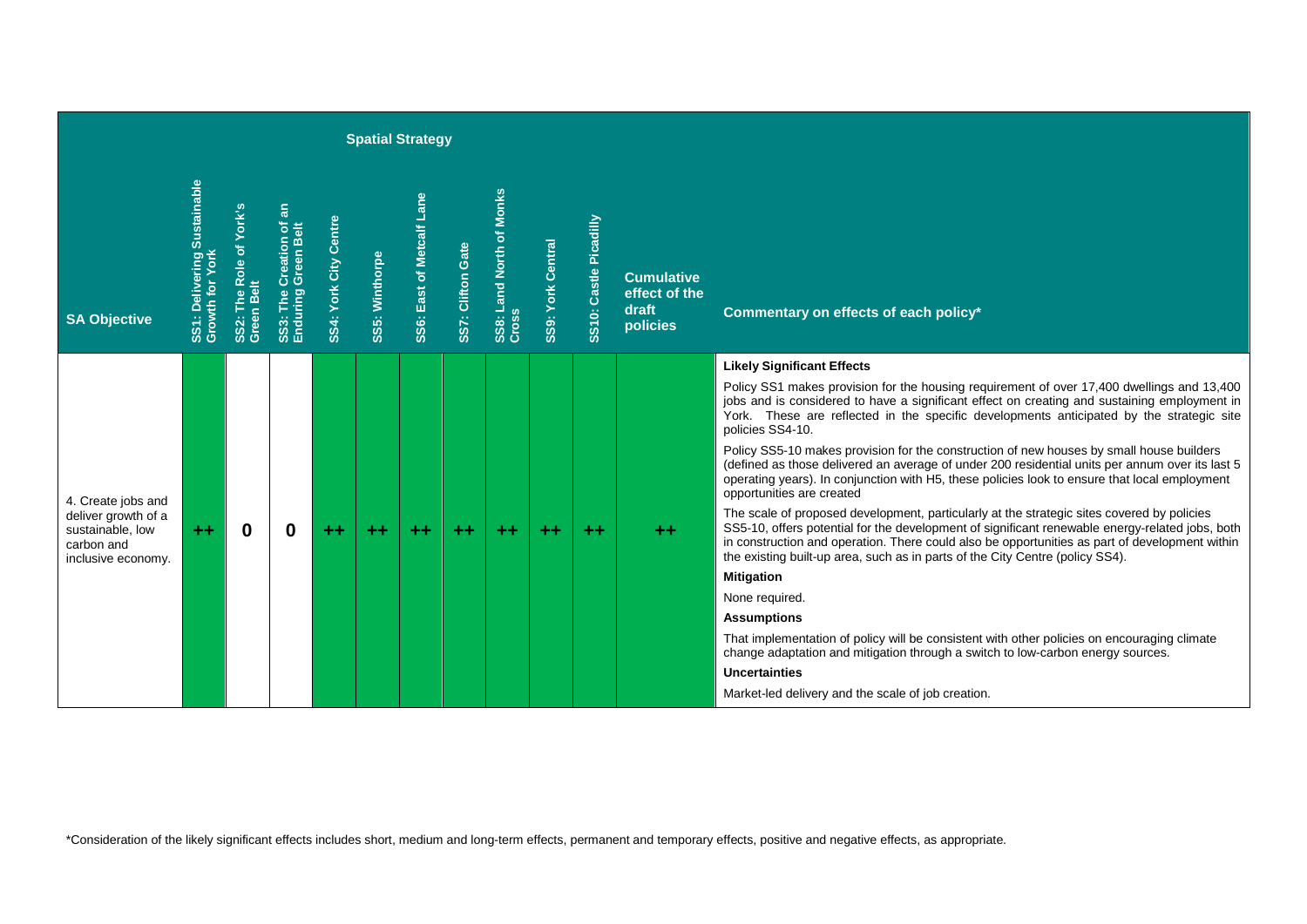|                                 |                                                |                                                                       |                                                |                       | <b>Spatial Strategy</b> |                                  |                   |                                   |                          |                           |                                                         |                                                                                                                                                                                                                                                                                                                                                                                                                                                                                                                                                                                                                                                                                                                                                                                                                                                        |
|---------------------------------|------------------------------------------------|-----------------------------------------------------------------------|------------------------------------------------|-----------------------|-------------------------|----------------------------------|-------------------|-----------------------------------|--------------------------|---------------------------|---------------------------------------------------------|--------------------------------------------------------------------------------------------------------------------------------------------------------------------------------------------------------------------------------------------------------------------------------------------------------------------------------------------------------------------------------------------------------------------------------------------------------------------------------------------------------------------------------------------------------------------------------------------------------------------------------------------------------------------------------------------------------------------------------------------------------------------------------------------------------------------------------------------------------|
| <b>SA Objective</b>             | SS1: Delivering Sustainable<br>Growth for York | i2: The Role of York's<br>een Belt<br>SS2:<br>$\overline{\mathbf{G}}$ | SS3: The Creation of an<br>Enduring Green Belt | SS4: York City Centre | SS5: Winthorpe          | <b>SS6: East of Metcalf Lane</b> | SS7: Clifton Gate | SS8: Land North of Monks<br>Cross | <b>SS9: York Central</b> | Picadilly<br>SS10: Castle | <b>Cumulative</b><br>effect of the<br>draft<br>policies | Commentary on effects of each policy*                                                                                                                                                                                                                                                                                                                                                                                                                                                                                                                                                                                                                                                                                                                                                                                                                  |
| 5. Help deliver<br>equality and | $++$                                           | ٠                                                                     | ÷                                              | $+ +$                 | $+ +$                   | $++$                             | $++$              | $++$                              | $++$                     | $+ +$                     | $+ +$                                                   | <b>Likely Significant Effects</b><br>The effects of these policies on this Objective is predicted to be positive or significantly<br>positive given their role in helping to meet the objectively assessed housing need for the City.<br>The scale of provision, cumulatively and associated with the strategic sites (SS5-10) and the<br>proposed broad distribution -means that a range of housing and community facilities can be<br>provided (particularly affordable housing) to meet specific needs. The scale of proposed<br>development also means that opportunities for a high degree of self-containment in basic<br>service provision can be secured. Delivery of the policies is a long term aspiration which will<br>cover the plan period and beyond. The cumulative effects of policy implementation will require<br>close monitoring. |
| access to all.                  |                                                |                                                                       |                                                |                       |                         |                                  |                   |                                   |                          |                           |                                                         | <b>Mitigation</b><br>As set out in the policies on strategic sites, criteria specifying how housing need and demand<br>as expressed in the NYSHMA should be met.                                                                                                                                                                                                                                                                                                                                                                                                                                                                                                                                                                                                                                                                                       |
|                                 |                                                |                                                                       |                                                |                       |                         |                                  |                   |                                   |                          |                           |                                                         | <b>Assumptions</b>                                                                                                                                                                                                                                                                                                                                                                                                                                                                                                                                                                                                                                                                                                                                                                                                                                     |
|                                 |                                                |                                                                       |                                                |                       |                         |                                  |                   |                                   |                          |                           |                                                         | That housing need across the City will be met through a combination of strategic and local<br>sites, and the proportion of affordable housing reflects local requirements.                                                                                                                                                                                                                                                                                                                                                                                                                                                                                                                                                                                                                                                                             |
|                                 |                                                |                                                                       |                                                |                       |                         |                                  |                   |                                   |                          |                           |                                                         | Uncertainties                                                                                                                                                                                                                                                                                                                                                                                                                                                                                                                                                                                                                                                                                                                                                                                                                                          |
|                                 |                                                |                                                                       |                                                |                       |                         |                                  |                   |                                   |                          |                           |                                                         | The rate of housing delivery on strategic sites and the early provision of basic services.                                                                                                                                                                                                                                                                                                                                                                                                                                                                                                                                                                                                                                                                                                                                                             |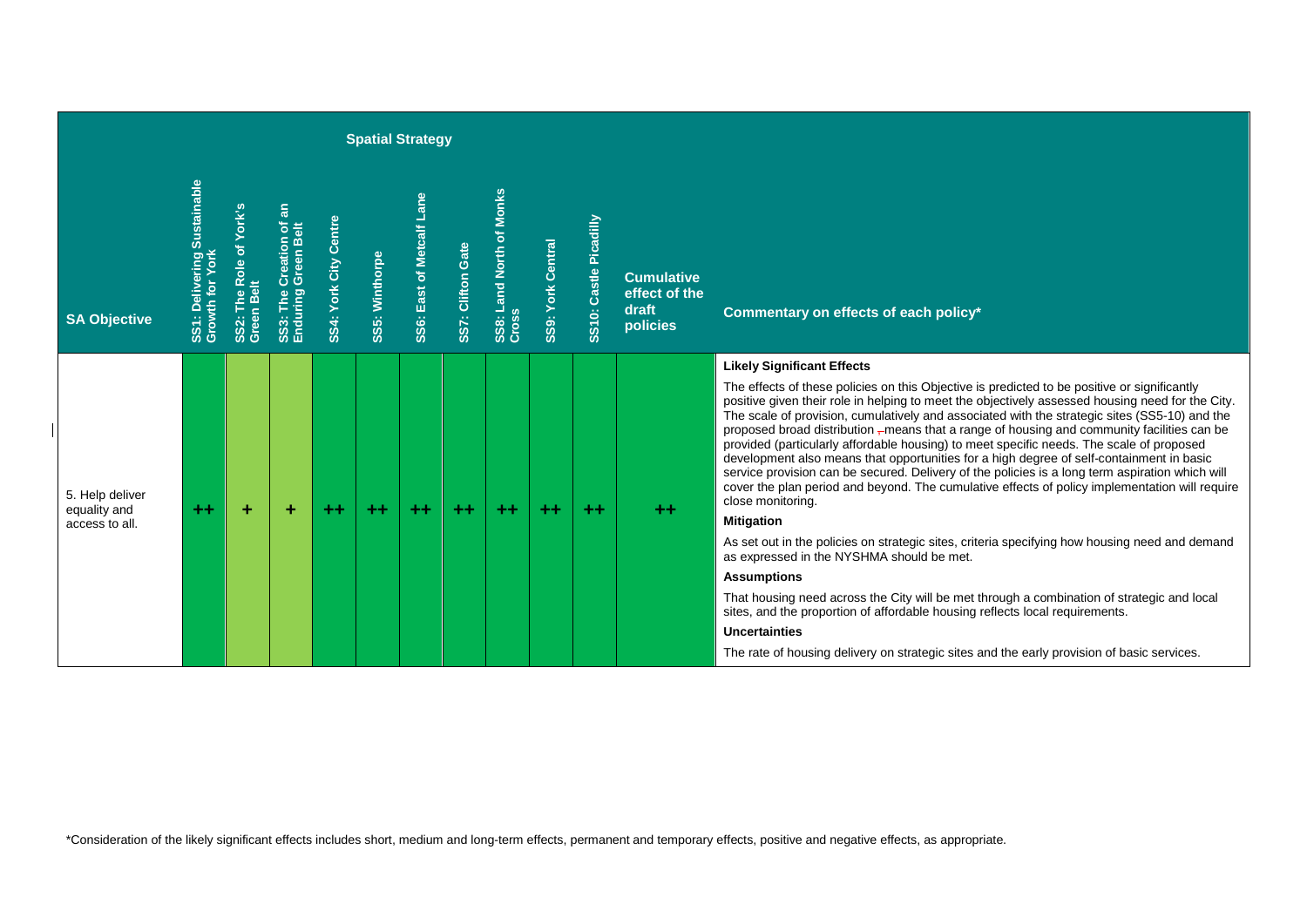|                                                                                                     |                                                |                                       |                                                |                       |                |           | <b>Spatial Strategy</b>   |                   |                                   |                   |                           |                   |                                    |                                                                                                                                                                                                                                                                                                                                                                                                                                                                                                                                                                                                                                                                                                                                                                                                                                                               |
|-----------------------------------------------------------------------------------------------------|------------------------------------------------|---------------------------------------|------------------------------------------------|-----------------------|----------------|-----------|---------------------------|-------------------|-----------------------------------|-------------------|---------------------------|-------------------|------------------------------------|---------------------------------------------------------------------------------------------------------------------------------------------------------------------------------------------------------------------------------------------------------------------------------------------------------------------------------------------------------------------------------------------------------------------------------------------------------------------------------------------------------------------------------------------------------------------------------------------------------------------------------------------------------------------------------------------------------------------------------------------------------------------------------------------------------------------------------------------------------------|
| <b>SA Objective</b>                                                                                 | SS1: Delivering Sustainable<br>Growth for York | SS2: The Role of York's<br>Green Belt | SS3: The Creation of an<br>Enduring Green Belt | SS4: York City Centre | SS5: Winthorpe |           | SS6: East of Metcalf Lane | SS7: Clifton Gate | SS8: Land North of Monks<br>Cross | SS9: York Central | Castle Picadilly<br>SS10: | draft<br>policies | <b>Cumulative</b><br>effect of the | Commentary on effects of each policy*                                                                                                                                                                                                                                                                                                                                                                                                                                                                                                                                                                                                                                                                                                                                                                                                                         |
|                                                                                                     |                                                |                                       |                                                |                       |                |           |                           |                   |                                   |                   |                           |                   |                                    | <b>Likely Significant Effects</b><br>Growth across the City and through the strategic sites in particular offers opportunities to<br>develop a better integrated transport system for the benefit of residents, workers and visitors.<br>Policy SS1 includes ensuring accessibility to sustainable transport modes is a key guiding<br>principle, which in conjunction with other policies in the plan (notably T1) would help to reduce<br>the need to travel. However, the provision of some 17,400 homes for an increase of<br>approximately 40,000 in the population will lead to an increase the number of private cars<br>within the City. There is the potential for the increase in vehicles to lead to an increase<br>vehicle movements, although whether it will be within the City or the strategic road network<br>that is affected is uncertain. |
| 6. Reduce the<br>need to travel and<br>deliver a<br>sustainable<br>integrated transport<br>network. | ÷                                              | 0                                     | 0                                              |                       | ÷              | $\ddot{}$ | $\blacksquare$            | ÷                 | $\ddot{}$                         | $+ +$             | $+ +$                     | ÷                 | ÷                                  | The proposed strategic sites are in some cases set apart from key areas of higher order<br>service provision and as such are likely to generate significant car-base trips, although some<br>degree of self-containment will be secured on the larger sites (notably Whinthorpe). By<br>contrast, the redevelopment proposals associated with York City Centre (SS4) and York<br>Central (SS9) offer significant opportunities to provide for the co-location of living, working,<br>shopping and other recreation.<br><b>Mitigation</b><br>As stated in Policies SS5-10.<br><b>Assumptions</b><br>As part of strategic site delivery, significant improvements in sustainable transport provision<br>can occur.<br>Uncertainties                                                                                                                             |
| 7. To minimise<br>greenhouse gases<br>that cause climate                                            | ÷                                              | 0                                     | 0                                              | ٠                     |                | ٠         |                           | ٠                 | ۰                                 |                   |                           |                   |                                    | The extent to which City-wide growth, particularly associated with the strategic sites, will lead<br>to greater or less self-containment or further spread unsustainable commuting, for example.<br><b>Likely Significant Effects</b><br>The likely effects of these policies are mixed, reflecting increased emissions associated with                                                                                                                                                                                                                                                                                                                                                                                                                                                                                                                       |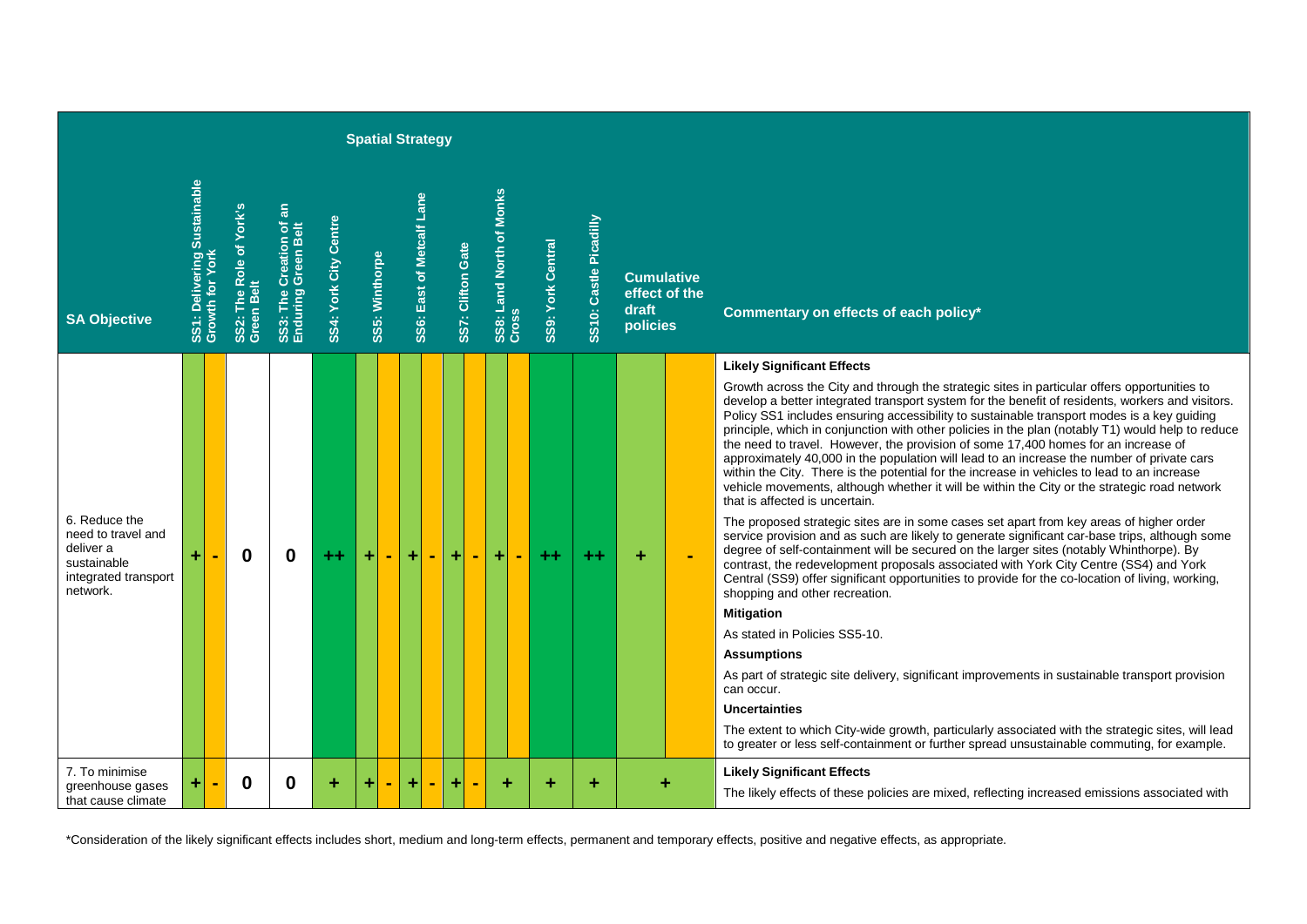|                                                                                                                                                                                    |                                                                |                                       |                                                  |                       |                       | <b>Spatial Strategy</b>   |                   |                                             |                          |                        |                                                         |                                                                                                                                                                                                                                                                                                                                                                                                                                                                                                                                                                                                                                                                                                                                                                                                                                                                                                                                                                                                             |
|------------------------------------------------------------------------------------------------------------------------------------------------------------------------------------|----------------------------------------------------------------|---------------------------------------|--------------------------------------------------|-----------------------|-----------------------|---------------------------|-------------------|---------------------------------------------|--------------------------|------------------------|---------------------------------------------------------|-------------------------------------------------------------------------------------------------------------------------------------------------------------------------------------------------------------------------------------------------------------------------------------------------------------------------------------------------------------------------------------------------------------------------------------------------------------------------------------------------------------------------------------------------------------------------------------------------------------------------------------------------------------------------------------------------------------------------------------------------------------------------------------------------------------------------------------------------------------------------------------------------------------------------------------------------------------------------------------------------------------|
| <b>SA Objective</b>                                                                                                                                                                | Delivering Sustainable<br>SS1: Delivering S<br>Growth for York | SS2: The Role of York's<br>Green Belt | a<br>SS3: The Creation of<br>Enduring Green Belt | SS4: York City Centre | <b>SS5: Winthorpe</b> | SS6: East of Metcalf Lane | SS7: Clifton Gate | <b>Monks</b><br>SS8: Land North of<br>Cross | <b>SS9: York Central</b> | SS10: Castle Picadilly | <b>Cumulative</b><br>effect of the<br>draft<br>policies | Commentary on effects of each policy*                                                                                                                                                                                                                                                                                                                                                                                                                                                                                                                                                                                                                                                                                                                                                                                                                                                                                                                                                                       |
| change and deliver<br>a managed<br>response to its<br>effects.                                                                                                                     |                                                                |                                       |                                                  |                       |                       |                           |                   |                                             |                          |                        |                                                         | development but also opportunities for limiting carbon dioxide emissions through energy<br>efficiency measures, renewable energy generation and facilitating sustainable travel.<br>Experience in the City (Derwenthorpe) and around the country suggests that whilst<br>considerable progress is possible, there remains a significant gap to be bridged to approach<br>carbon neutrality. The full effect-s of the policies will only be measurable over the longer term<br>and as part of an assessment of the cumulative effects of development as a whole.<br><b>Mitigation</b><br>As outlined in Policies SS5-10, but could potentially be more radical.<br><b>Assumptions</b><br>None.<br><b>Uncertainties</b><br>The extent to which potential sustainability measures (e.g. renewable power generation) are<br>realised, particularly on the larger strategic sites.                                                                                                                               |
| 8. Conserve or<br>enhance green<br>infrastructure,<br>biodiversity,<br>geodiversity, flora<br>and fauna for<br>accessible high<br>quality and<br>connected natural<br>environment. | $\overline{\mathbf{?}}$                                        | ÷                                     | ÷                                                | ٠                     | ٠                     | ÷                         | ÷                 | ٠                                           | ٠                        | ٠                      |                                                         | <b>Likely Significant Effects</b><br>Notwithstanding greenfield land-take associated with new development (and hence potential<br>loss or displacement of assets), there is a significant opportunity to realise improvements to<br>the City's green infrastructure network (including open space, biodiversity and geodiversity)<br>through new provision, making links between existing resources and enhancing the<br>management of resources, as well access enhancement generally. Under the guidance of a<br>Green Infrastructure Strategy (forthcoming) there is potential to enhance assets and access<br>for the benefit of existing and future residents. Long term management of resources will be<br>critic al to ensure that improvements are sustainable.<br>A number of strategic sites have been identified as being within 250m of Statutory Nature<br>Reserves e.g. ST1 (British Sugar), ST10 (Moor Lane), ST1 (British Sugar), ST22 (Germany<br>Beck) and ST15 (Heslington Estate Land). |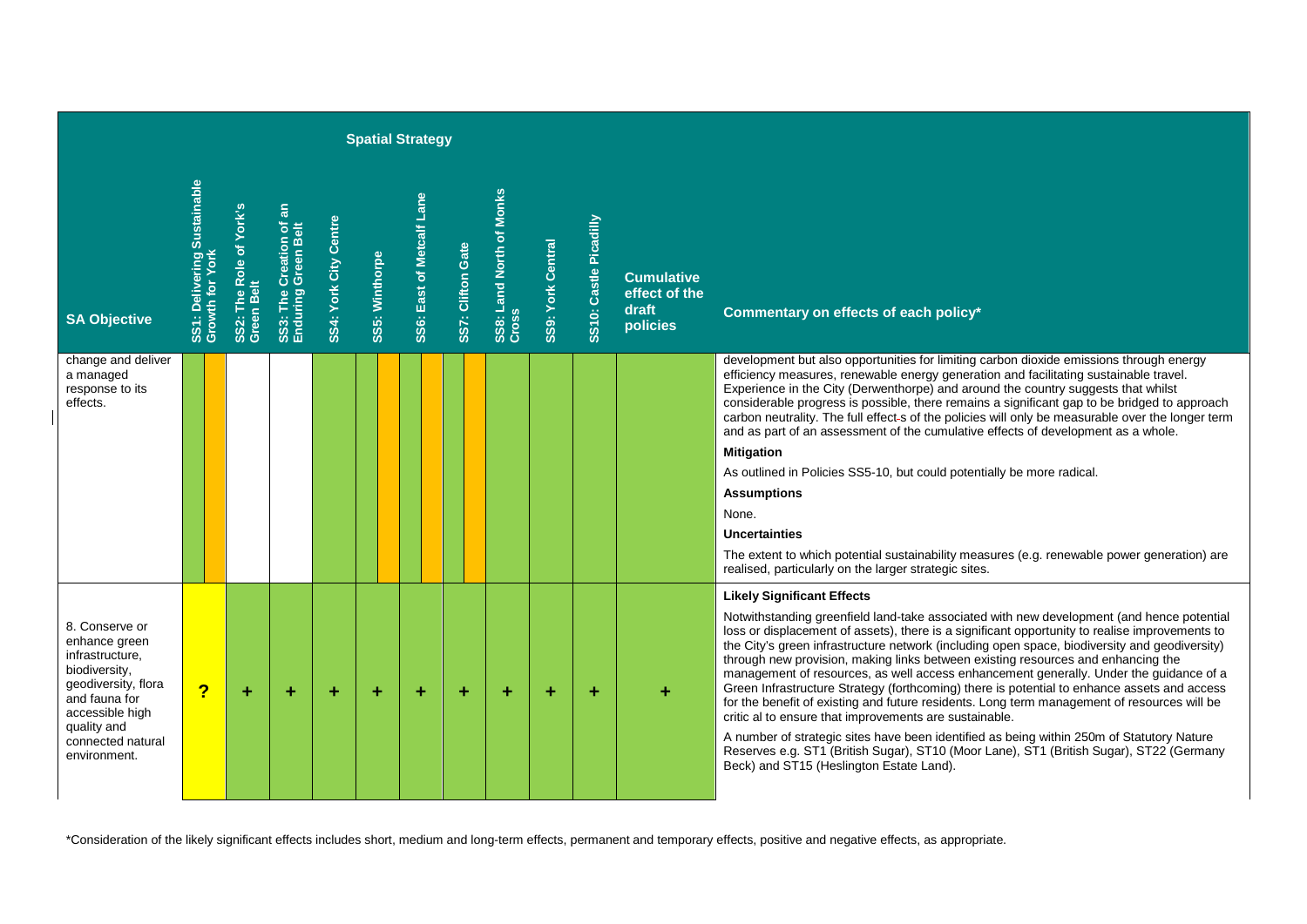|                                                                            |                                                |                                       |                                                                        |                       |                | <b>Spatial Strategy</b>   |                   |                                   |                          |                        |                                        |               |                                                                                                                                                                                                                                                                                                                                                                                                                                                                                                                                                                                                                                                                                                                                                                                                                                                                                                                                                                                                                                                                                                                                           |
|----------------------------------------------------------------------------|------------------------------------------------|---------------------------------------|------------------------------------------------------------------------|-----------------------|----------------|---------------------------|-------------------|-----------------------------------|--------------------------|------------------------|----------------------------------------|---------------|-------------------------------------------------------------------------------------------------------------------------------------------------------------------------------------------------------------------------------------------------------------------------------------------------------------------------------------------------------------------------------------------------------------------------------------------------------------------------------------------------------------------------------------------------------------------------------------------------------------------------------------------------------------------------------------------------------------------------------------------------------------------------------------------------------------------------------------------------------------------------------------------------------------------------------------------------------------------------------------------------------------------------------------------------------------------------------------------------------------------------------------------|
| <b>SA Objective</b>                                                        | SS1: Delivering Sustainable<br>Growth for York | SS2: The Role of York's<br>Green Belt | $\overline{\mathbf{a}}$<br>SS3: The Creation of<br>Enduring Green Belt | SS4: York City Centre | SS5: Winthorpe | SS6: East of Metcalf Lane | SS7: Clifton Gate | SS8: Land North of Monks<br>Cross | <b>SS9: York Central</b> | SS10: Castle Picadilly | <b>Cumulative</b><br>draft<br>policies | effect of the | Commentary on effects of each policy*                                                                                                                                                                                                                                                                                                                                                                                                                                                                                                                                                                                                                                                                                                                                                                                                                                                                                                                                                                                                                                                                                                     |
|                                                                            |                                                |                                       |                                                                        |                       |                |                           |                   |                                   |                          |                        |                                        |               | Whilst the full effects can only be considered at the detailed planning application stage, the<br>HRA of the housing policies and strategic sites indicates that they are unlikely to have<br>significant adverse effects upon biodiversity sites of international importance.<br><b>Mitigation</b><br>Management of green infrastructure resources to enhance quality and accessibility.<br><b>Assumptions</b><br>Protection of statutory and non-statutory biodiversity sites.<br><b>Uncertainties</b><br>The extent to which connectivity of green infrastructure assets can be secured and over what<br>timescale, using new development to assist this.                                                                                                                                                                                                                                                                                                                                                                                                                                                                              |
| 9. Use land<br>resources<br>efficiently and<br>safequard their<br>quality. | $\ddot{}$<br>$\blacksquare$                    | ÷                                     | ÷                                                                      | ÷                     | $\blacksquare$ | ÷                         | ×.                | <b>.</b>                          | ٠                        | ÷                      | ÷                                      |               | <b>Likely Significant Effects</b><br>A significant proportion of new development (Policies SS5-8) will be located on greenfield<br>land, and as such will result in the irreversible loss of this resource. A number of strategic<br>sites e.g. ST4 (Grimston Bar), ST13 (Moor Lane), ST22 (Germany Beck), ST19 (land around<br>Northminster Business Park) and ST7 (Metcalfe Lane) includes land identified as Grade 2<br>Agricultural land.<br>-However, the scale of these developments offers significant opportunities for comprehensive<br>masterplanning which would enhance green infrastructure resources. The loss of greenfield<br>land is to some degree balanced by the continued protection of the Green Belt (SS2 & 3) and<br>brownfield regeneration of sites within the existing urban area. The net effect of the policies is<br>therefore judged to have both positive and negative effects<br><b>Mitigation</b><br>Masterplanning of strategic development sites to include significant elements of new and<br>enhanced green infrastructure which help to compensate for greenfield land-take.<br><b>Assumptions</b> |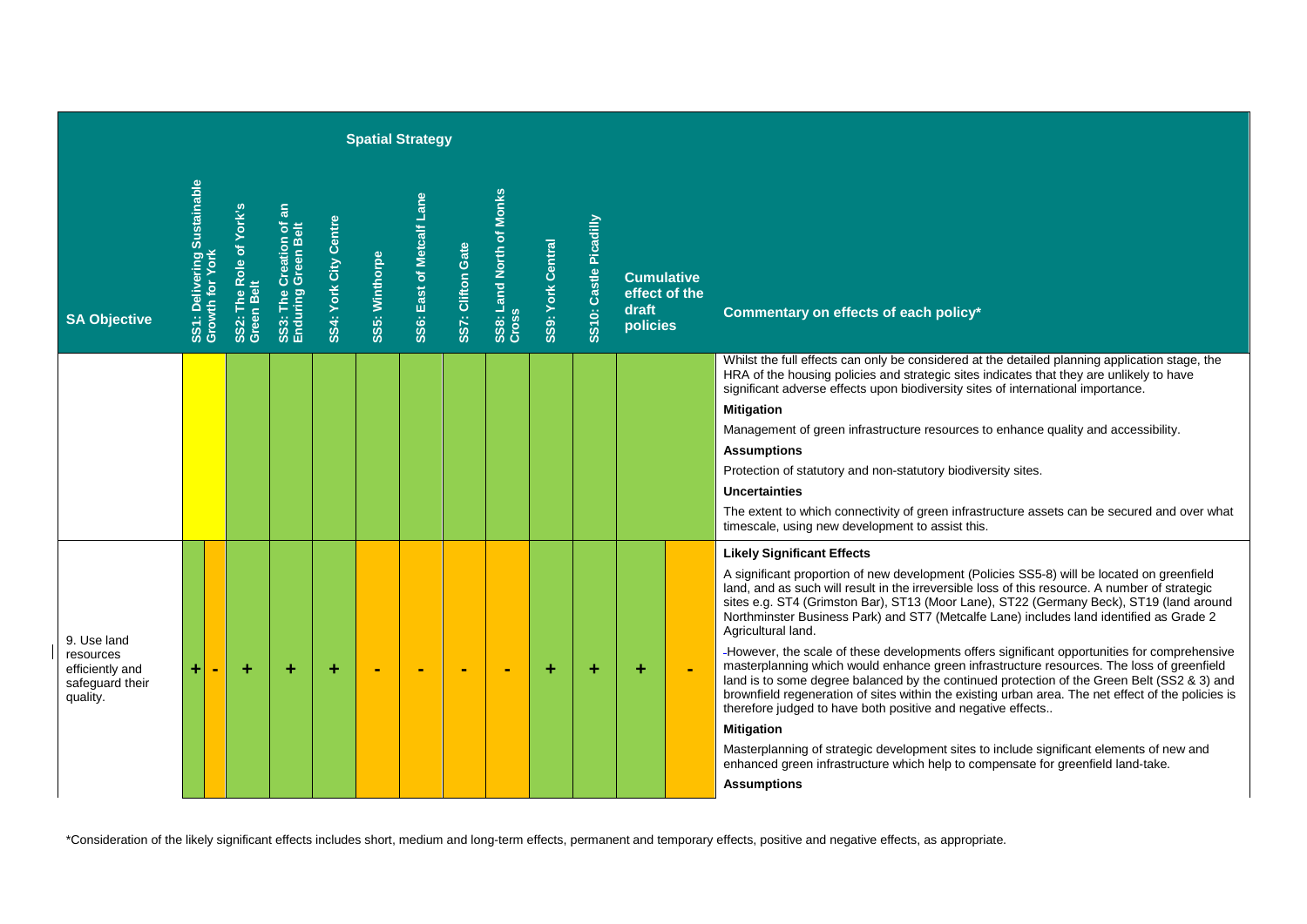|                                                 |                                                |                |                                       |                                                                        |                       |                | <b>Spatial Strategy</b>   |                   |                                             |                          |                        |                                                         |                                                                                                                                                                                                                                                                                                                                                                                                                                                                                                                                                                                                                                                                                                                                                                                                                                                                                                                                                                                                                                                                                                                                                                                                                                                                                                                                                                                                                                                                 |
|-------------------------------------------------|------------------------------------------------|----------------|---------------------------------------|------------------------------------------------------------------------|-----------------------|----------------|---------------------------|-------------------|---------------------------------------------|--------------------------|------------------------|---------------------------------------------------------|-----------------------------------------------------------------------------------------------------------------------------------------------------------------------------------------------------------------------------------------------------------------------------------------------------------------------------------------------------------------------------------------------------------------------------------------------------------------------------------------------------------------------------------------------------------------------------------------------------------------------------------------------------------------------------------------------------------------------------------------------------------------------------------------------------------------------------------------------------------------------------------------------------------------------------------------------------------------------------------------------------------------------------------------------------------------------------------------------------------------------------------------------------------------------------------------------------------------------------------------------------------------------------------------------------------------------------------------------------------------------------------------------------------------------------------------------------------------|
| <b>SA Objective</b>                             | SS1: Delivering Sustainable<br>Growth for York |                | SS2: The Role of York's<br>Green Belt | $\overline{\mathbf{a}}$<br>SS3: The Creation of<br>Enduring Green Belt | SS4: York City Centre | SS5: Winthorpe | SS6: East of Metcalf Lane | SS7: Clifton Gate | <b>Monks</b><br>SS8: Land North of<br>Cross | <b>SS9: York Central</b> | SS10: Castle Picadilly | <b>Cumulative</b><br>effect of the<br>draft<br>policies | Commentary on effects of each policy*                                                                                                                                                                                                                                                                                                                                                                                                                                                                                                                                                                                                                                                                                                                                                                                                                                                                                                                                                                                                                                                                                                                                                                                                                                                                                                                                                                                                                           |
|                                                 |                                                |                |                                       |                                                                        |                       |                |                           |                   |                                             |                          |                        |                                                         | None.<br>Uncertainties<br>None identified.                                                                                                                                                                                                                                                                                                                                                                                                                                                                                                                                                                                                                                                                                                                                                                                                                                                                                                                                                                                                                                                                                                                                                                                                                                                                                                                                                                                                                      |
| 10. Improve water<br>efficiency and<br>quality. | ÷                                              | $\blacksquare$ | $\boldsymbol{0}$                      | $\mathbf 0$                                                            | ÷                     | ٠              | ÷                         | ÷                 | ÷                                           | ٠                        | ٠                      | ÷                                                       | <b>Likely Significant Effects</b><br>An increase in population anticipated by SS1 will have an inevitable negative impact on<br>overall water usage and consumption across the City. This is reflected in Yorkshire Water's<br>Water Resource Management Plan which identifies a deficit between supply and demand<br>from 2.67Ml/d in 2018/19 increasing to 108.65Ml/d in 2039/40 for the water resource zone in<br>which York is located. Please note however that the water resource zone encompasses<br>Leeds, Bradford, Sheffield and Hull. However, the scale of proposed development,<br>particularly at the strategic sites covered by policies SS5-10, offers potential for the<br>development of significant sustainable water management initiatives through rainwater<br>recycling, SUDS and water-efficient housing. In addition, Yorkshire Water's Water Resources<br>Management Plan proposes a range of solutions to ultimately meet the forecast supply<br>demand deficit. The options selected include leakage reduction, use of an existing river<br>abstraction licence and a three groundwater schemes.<br><b>Mitigation</b><br>None required.<br><b>Assumptions</b><br>That implementation of policy will be consistent with other policies on encouraging sustainable<br>construction and operation.<br><b>Uncertainties</b><br>The extent to which such measures will contribute to the overall sustainability of the housing<br>stock. |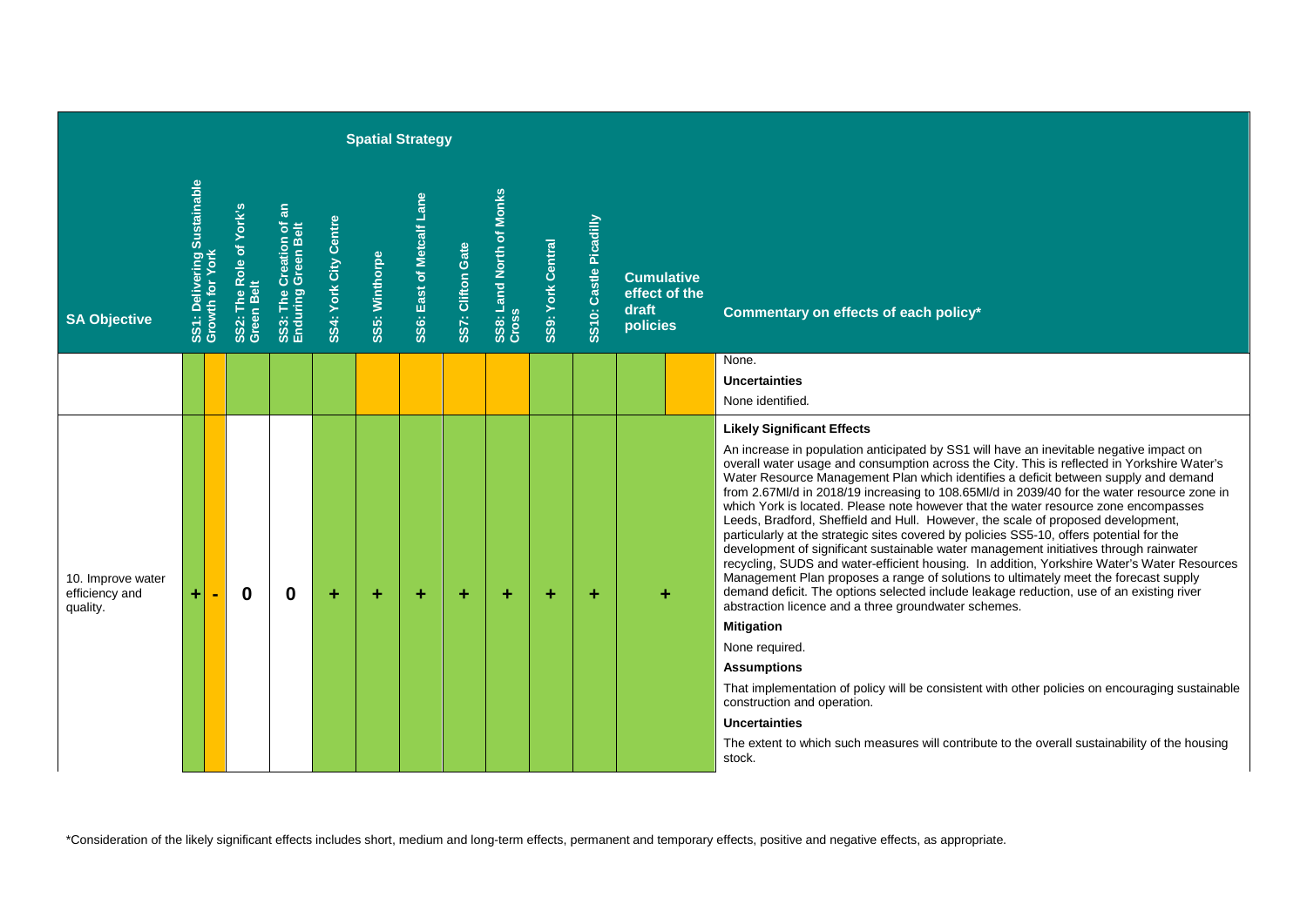|                                                                                    |                                                |                                       |                                        |                       |                | <b>Spatial Strategy</b>          |                   |                                   |                   |                        |                                                         |                                                                                                                                                                                                                                                                                                                                                                                                                                                                                                                                                                                                                                                                                                                                                                                                                                                                                                                                                                                                                                                                                                                                                                                                                                                                                                                                                                     |
|------------------------------------------------------------------------------------|------------------------------------------------|---------------------------------------|----------------------------------------|-----------------------|----------------|----------------------------------|-------------------|-----------------------------------|-------------------|------------------------|---------------------------------------------------------|---------------------------------------------------------------------------------------------------------------------------------------------------------------------------------------------------------------------------------------------------------------------------------------------------------------------------------------------------------------------------------------------------------------------------------------------------------------------------------------------------------------------------------------------------------------------------------------------------------------------------------------------------------------------------------------------------------------------------------------------------------------------------------------------------------------------------------------------------------------------------------------------------------------------------------------------------------------------------------------------------------------------------------------------------------------------------------------------------------------------------------------------------------------------------------------------------------------------------------------------------------------------------------------------------------------------------------------------------------------------|
| <b>SA Objective</b>                                                                | SS1: Delivering Sustainable<br>Growth for York | SS2: The Role of York's<br>Green Belt | a<br>മ<br>SS3: The Cre<br>Enduring Gre | SS4: York City Centre | SS5: Winthorpe | <b>SS6: East of Metcalf Lane</b> | SS7: Clifton Gate | SS8: Land North of Monks<br>Cross | SS9: York Central | SS10: Castle Picadilly | <b>Cumulative</b><br>effect of the<br>draft<br>policies | Commentary on effects of each policy*                                                                                                                                                                                                                                                                                                                                                                                                                                                                                                                                                                                                                                                                                                                                                                                                                                                                                                                                                                                                                                                                                                                                                                                                                                                                                                                               |
| 11. Reduce waste<br>generation and<br>increase level of<br>reuse and<br>recycling. | ÷۱                                             | $\bf{0}$                              | $\boldsymbol{0}$                       | ÷                     | ÷              | ÷                                | ÷                 | ÷                                 | ÷                 | ÷                      | ٠                                                       | <b>Likely Significant Effects</b><br>The construction and use of the proposed development would inevitably result in an increase<br>in waste generation which could have adverse effects in relation to this objective. However,<br>the scale of proposed development, particularly at the strategic sites covered by policies SS5-<br>10, offers potential for the development of significant sustainable waste management<br>initiatives through re-use and recycling initiatives. As exemplars, practices could be spread<br>across the City over time. In addition, the strategic policies will operate in conjunction with<br>others in the plan, such as policy WM1 which will require the integration of facilities for waste<br>prevention, re-use, recycling, composting, and recovery in association with the planning,<br>construction and occupation of new developments. This requirement would help reduce<br>waste consumption associated with new housing development and to increase levels of reuse<br>and recycling.<br><b>Mitigation</b><br>None required.<br><b>Assumptions</b><br>That implementation of policy will be consistent with other policies on encouraging sustainable<br>lifestyles.<br><b>Uncertainties</b><br>The extent to which such measures will contribute to the overall sustainability of the lifestyles<br>in the City. |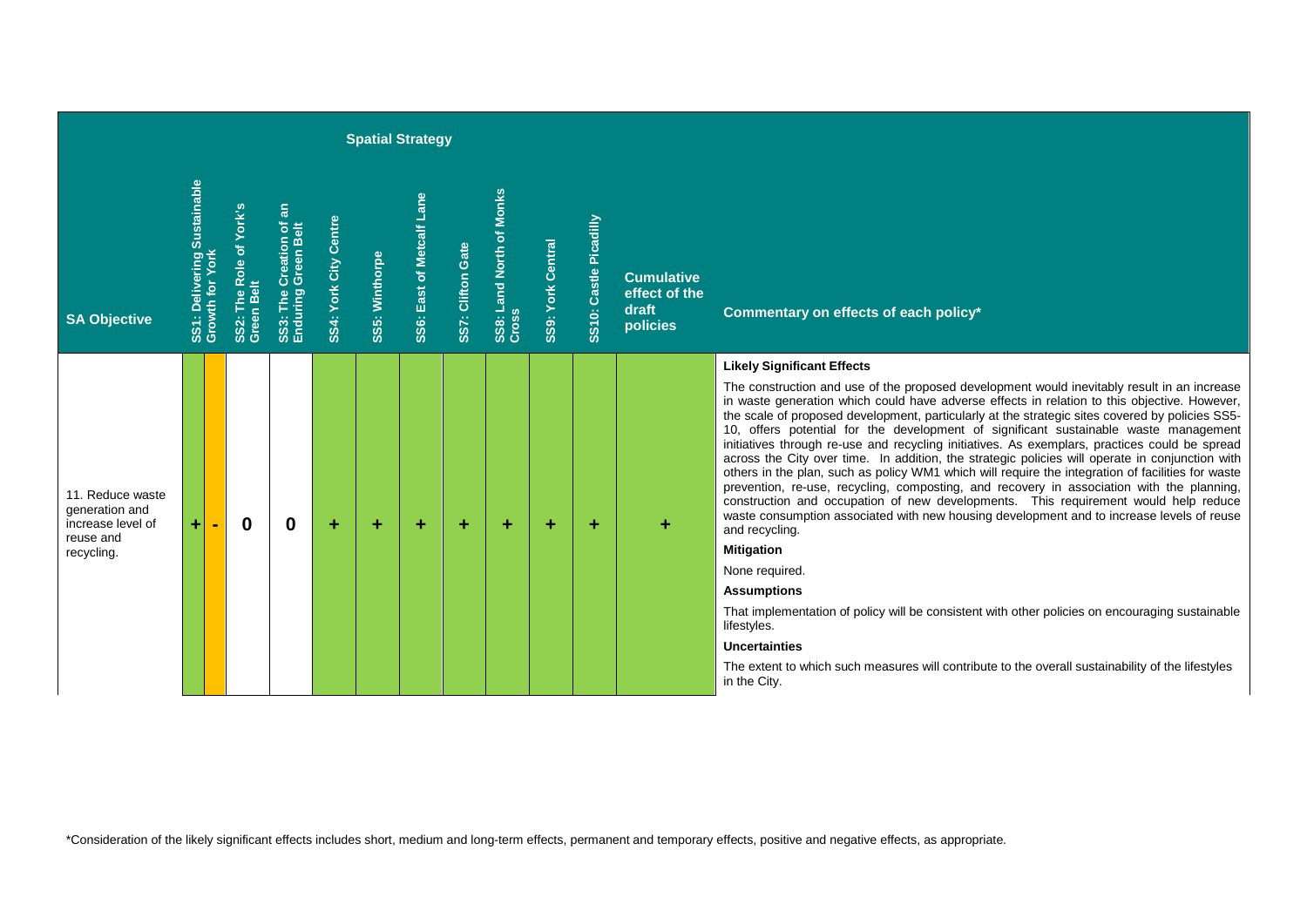|                             |                                                |                                       |                                                |                       |                       | <b>Spatial Strategy</b>   |   |                   |                                   |                          |                        |                   |                                    |                                                                                                                                                                                                                                                                                                                                                                                                                                                                                                                                                                                                                                                                   |
|-----------------------------|------------------------------------------------|---------------------------------------|------------------------------------------------|-----------------------|-----------------------|---------------------------|---|-------------------|-----------------------------------|--------------------------|------------------------|-------------------|------------------------------------|-------------------------------------------------------------------------------------------------------------------------------------------------------------------------------------------------------------------------------------------------------------------------------------------------------------------------------------------------------------------------------------------------------------------------------------------------------------------------------------------------------------------------------------------------------------------------------------------------------------------------------------------------------------------|
| <b>SA Objective</b>         | SS1: Delivering Sustainable<br>Growth for York | SS2: The Role of York's<br>Green Belt | SS3: The Creation of an<br>Enduring Green Belt | SS4: York City Centre | <b>SS5: Winthorpe</b> | SS6: East of Metcalf Lane |   | SS7: Clifton Gate | SS8: Land North of Monks<br>Cross | <b>SS9: York Central</b> | SS10: Castle Picadilly | draft<br>policies | <b>Cumulative</b><br>effect of the | Commentary on effects of each policy*                                                                                                                                                                                                                                                                                                                                                                                                                                                                                                                                                                                                                             |
|                             |                                                |                                       |                                                |                       |                       |                           |   |                   |                                   |                          |                        |                   |                                    | <b>Likely Significant Effects</b><br>The likely effects of these policies are mixed, reflecting increased emissions associated with                                                                                                                                                                                                                                                                                                                                                                                                                                                                                                                               |
|                             |                                                |                                       |                                                |                       |                       |                           |   |                   |                                   |                          |                        |                   |                                    | development but also opportunities for instituting wide-ranging sustainable travel measures.                                                                                                                                                                                                                                                                                                                                                                                                                                                                                                                                                                      |
|                             |                                                |                                       |                                                |                       |                       |                           |   |                   |                                   |                          |                        |                   |                                    | New development covered by the policies in this chapter could have an adverse impact on air<br>quality in York. This could occur during construction of any new development and could be<br>related to dust and particulate matter although such effects will be very localised. In addition<br>as they are subject to a variety of policies in the plan, notably, ENV1 which states that<br>'development will only be permitted if the impact on air quality is acceptable and mechanisms<br>are in place to mitigate adverse impacts and reduce further exposure to poor air quality', it is<br>likely that such effects, if they do occur, will be acceptable. |
| 12. Improve air<br>quality. | Ŧ                                              | $\boldsymbol{0}$                      | 0                                              | ÷                     | ٠                     | ÷<br>$\blacksquare$       | ÷ | ÷                 | ٠                                 | ÷                        | ٠                      | ÷                 |                                    | The promotion of walking and cycling suggests that considerable progress is possible,<br>although car use remains relatively high throughout the City. The full effect s of the policies<br>will only be measurable over the longer term and as part of an assessment of the cumulative<br>effects of development as a whole.                                                                                                                                                                                                                                                                                                                                     |
|                             |                                                |                                       |                                                |                       |                       |                           |   |                   |                                   |                          |                        |                   |                                    | <b>Mitigation</b>                                                                                                                                                                                                                                                                                                                                                                                                                                                                                                                                                                                                                                                 |
|                             |                                                |                                       |                                                |                       |                       |                           |   |                   |                                   |                          |                        |                   |                                    | As outlined in Policies SS5-10, but could potentially be more radical.                                                                                                                                                                                                                                                                                                                                                                                                                                                                                                                                                                                            |
|                             |                                                |                                       |                                                |                       |                       |                           |   |                   |                                   |                          |                        |                   |                                    | <b>Assumptions</b>                                                                                                                                                                                                                                                                                                                                                                                                                                                                                                                                                                                                                                                |
|                             |                                                |                                       |                                                |                       |                       |                           |   |                   |                                   |                          |                        |                   |                                    | None.                                                                                                                                                                                                                                                                                                                                                                                                                                                                                                                                                                                                                                                             |
|                             |                                                |                                       |                                                |                       |                       |                           |   |                   |                                   |                          |                        |                   |                                    | <b>Uncertainties</b>                                                                                                                                                                                                                                                                                                                                                                                                                                                                                                                                                                                                                                              |
|                             |                                                |                                       |                                                |                       |                       |                           |   |                   |                                   |                          |                        |                   |                                    | The extent to which potential sustainable travel measures are realised, particularly on the<br>larger strategic sites.                                                                                                                                                                                                                                                                                                                                                                                                                                                                                                                                            |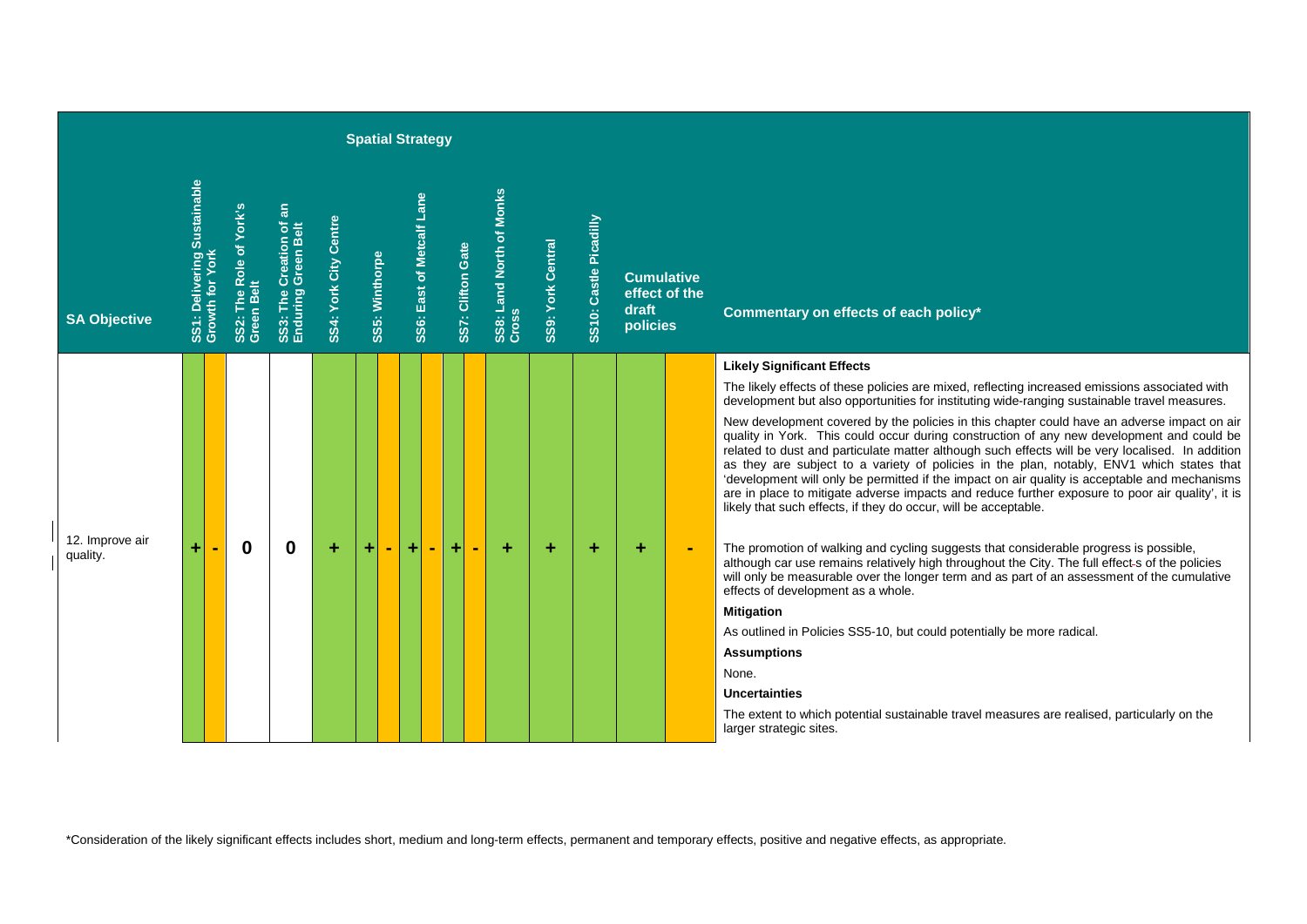| <b>Spatial Strategy</b>                                                                                          |                                                |          |                                       |  |                         |                                                |                       |                |                |                           |                   |                                   |                          |                         |                        |                         |                                                         |   |                         |                                                                                                                                                                                                                                                                                                                                                                                                                                                                                                                                                                                                                                                                                                                                                                                                                                                                                                                                                                                                                                                                                                      |
|------------------------------------------------------------------------------------------------------------------|------------------------------------------------|----------|---------------------------------------|--|-------------------------|------------------------------------------------|-----------------------|----------------|----------------|---------------------------|-------------------|-----------------------------------|--------------------------|-------------------------|------------------------|-------------------------|---------------------------------------------------------|---|-------------------------|------------------------------------------------------------------------------------------------------------------------------------------------------------------------------------------------------------------------------------------------------------------------------------------------------------------------------------------------------------------------------------------------------------------------------------------------------------------------------------------------------------------------------------------------------------------------------------------------------------------------------------------------------------------------------------------------------------------------------------------------------------------------------------------------------------------------------------------------------------------------------------------------------------------------------------------------------------------------------------------------------------------------------------------------------------------------------------------------------|
| <b>SA Objective</b>                                                                                              | SS1: Delivering Sustainable<br>Growth for York |          | SS2: The Role of York's<br>Green Belt |  |                         | SS3: The Creation of an<br>Enduring Green Belt | SS4: York City Centre |                | SS5: Winthorpe | SS6: East of Metcalf Lane | SS7: Clifton Gate | SS8: Land North of Monks<br>Cross | <b>SS9: York Central</b> |                         | SS10: Castle Picadilly |                         | <b>Cumulative</b><br>effect of the<br>draft<br>policies |   |                         | Commentary on effects of each policy*                                                                                                                                                                                                                                                                                                                                                                                                                                                                                                                                                                                                                                                                                                                                                                                                                                                                                                                                                                                                                                                                |
| 13. Minimise flood<br>risk and reduce the<br>impact of flooding<br>to people and<br>property in York.            | $\ddot{}$                                      | <u>?</u> | 0                                     |  | $\bf{0}$                |                                                | 0                     |                | $\bf{0}$       | $\bf{0}$                  | 0                 | 0                                 | $\bf{0}$                 |                         | $\bf{0}$               |                         | $\bf{0}$                                                |   | $\overline{\mathbf{r}}$ | <b>Likely Significant Effects</b><br>Development principles within policy SS1 pay particular attention to flood risk and as such no<br>negative effects are anticipated. However, whilst immediate risk can be reduced, extreme<br>events will occur which place existing and new residents at risk. The extent to which additional<br>development increases this risk is uncertain.<br><b>Mitigation</b><br>As per masterplanning proposals for strategic sites, utilising SUDS etc.<br><b>Assumptions</b><br>Current modelling of flood risk is .<br><b>Uncertainties</b><br>Changes in future flood risk from current modelling.                                                                                                                                                                                                                                                                                                                                                                                                                                                                  |
| 14. Conserve or<br>enhance York's<br>historic<br>environment,<br>cultural heritage,<br>character and<br>setting. | ÷                                              |          |                                       |  | $\overline{\mathbf{?}}$ | $\overline{\mathbf{?}}$                        | Ŧ.                    | $\overline{?}$ | ÷              | ÷                         | ÷                 | ÷                                 | ÷                        | $\overline{\mathbf{?}}$ | $\ddot{}$              | $\overline{\mathbf{?}}$ |                                                         | ٠ |                         | <b>Likely Significant Effects</b><br>Significant levels of new development will inevitably bring change to the character of the City,<br>particularly where this as associated with strategic sites which envisage substantial tracts of<br>new housing, in addition to the required release of Green Belt land. The re-definition of the<br>City's Green Belt through policies SS2 and SS3 (notwithstanding removal of land for<br>development) will help to re-affirm the role of this policy instrument in helping to protect the<br>overall spatial form of the City and concentration of development in the urban area, with<br>attendant sustainability benefits.<br>-However, such change can be positive where the creation of new communities helps to<br>address social inclusion and bring service provision and economic prosperity. Effects on the<br>setting of the City can also be managed through land release which does not have a<br>significant visual impact.<br><b>Mitigation</b><br>As proposed under policies SS5-10 which emphasise the need to respect and where possible |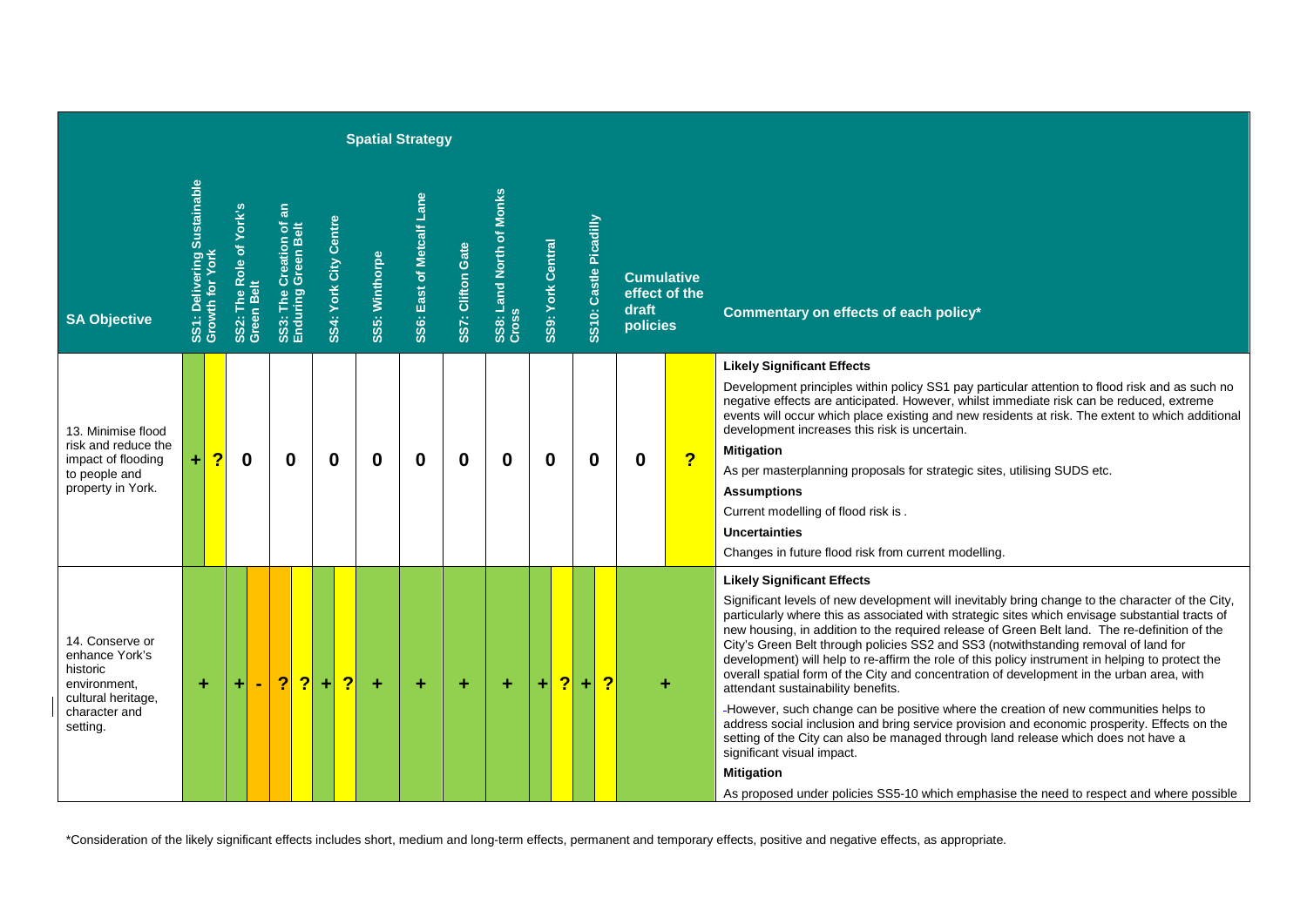| <b>Spatial Strategy</b>                                              |                                                |                                       |                                                |                       |                |                           |                   |                                             |                          |                        |                                                         |                                                                                                                                                                                                                                                                                                                                                                                                                                                                                                                                                                                                                                                                                                                                                                                                                                                                                 |
|----------------------------------------------------------------------|------------------------------------------------|---------------------------------------|------------------------------------------------|-----------------------|----------------|---------------------------|-------------------|---------------------------------------------|--------------------------|------------------------|---------------------------------------------------------|---------------------------------------------------------------------------------------------------------------------------------------------------------------------------------------------------------------------------------------------------------------------------------------------------------------------------------------------------------------------------------------------------------------------------------------------------------------------------------------------------------------------------------------------------------------------------------------------------------------------------------------------------------------------------------------------------------------------------------------------------------------------------------------------------------------------------------------------------------------------------------|
| <b>SA Objective</b>                                                  | SS1: Delivering Sustainable<br>Growth for York | SS2: The Role of York's<br>Green Belt | SS3: The Creation of an<br>Enduring Green Belt | SS4: York City Centre | SS5: Winthorpe | SS6: East of Metcalf Lane | SS7: Clifton Gate | <b>Monks</b><br>SS8: Land North of<br>Cross | <b>SS9: York Central</b> | SS10: Castle Picadilly | <b>Cumulative</b><br>effect of the<br>draft<br>policies | Commentary on effects of each policy*                                                                                                                                                                                                                                                                                                                                                                                                                                                                                                                                                                                                                                                                                                                                                                                                                                           |
|                                                                      |                                                |                                       |                                                |                       |                |                           |                   |                                             |                          |                        |                                                         | enhance local context.<br><b>Assumptions</b><br>Masterplanning ensures that new development respects, enhances and creates local<br>character, in particular the City's Green Infrastructure network. Particular attention needs to<br>be paid to the approach taken on sites within or near the City Centre.<br>Uncertainties<br>Potential cumulative impacts of development over the longer term.                                                                                                                                                                                                                                                                                                                                                                                                                                                                             |
| 15. Protect and<br>enhance York's<br>natural and built<br>landscape. | ÷                                              | ÷                                     | ٠                                              | ÷                     | ÷              | ٠                         | ÷                 | ٠                                           | ÷                        | ÷                      | ÷                                                       | <b>Likely Significant Effects</b><br>The diversity in scale, type and timing, of development proposals across the City means that<br>there will be significant opportunities to secure new patterns of development which do not<br>detract from and enhance the character of the natural and built landscape of the City. This will<br>demand different approaches according to location (compare York City Centre/York Central<br>[SS4/SS9] to the new settlement at Whinthorpe). The full effects of the policies on this<br>Objective can only be properly judged over the long term when cum<br><b>Mitigation</b><br>Detailed masterplanning to ensure sensitive integration of new development with existing<br>natural and built landscape.<br><b>Assumptions</b><br>None.<br><b>Uncertainties</b><br>The cumulative impacts of development on the character of the City. |